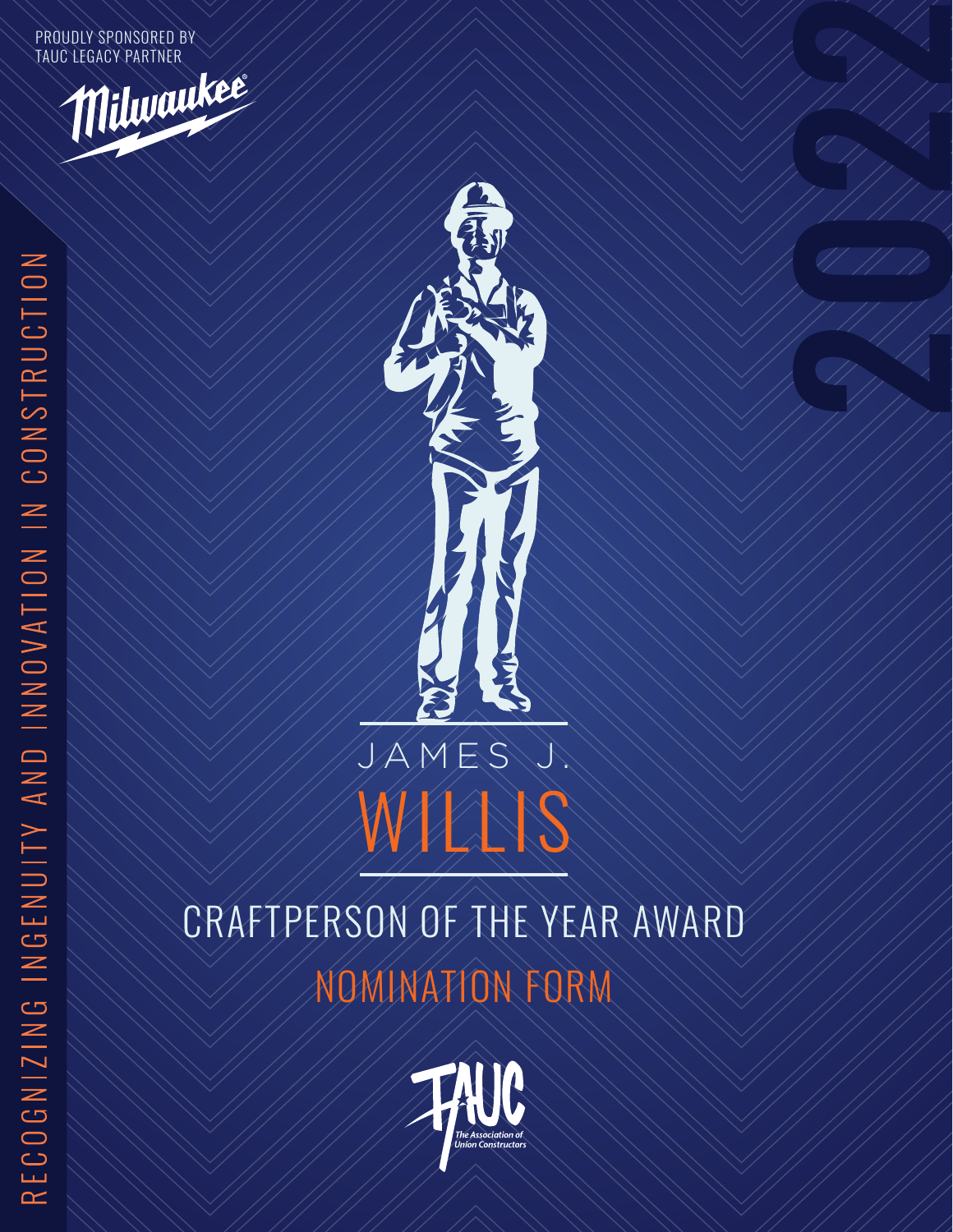# ABOUT THE AWARD

**The James J. Willis Craftperson of the Year Award honors outstanding labor-management cooperation and quality craftsmanship in the union construction and maintenance industries.** 

It is given to building trades members who have a gift for recognizing the vision of a project and can bring that vision to fruition in a professional manner. Apprentices, journey men, foremen and general foremen from all crafts are eligible for nomination.

The recognition program was originally created in 1989 as the Craftsman of the Year Award. TAUC changed the name in 2008 to memorialize James J. Willis, Sr. He was a dear friend and supporter of TAUC and an authentic leader within the union construction industry for more than five decades. Jim started out as an apprentice ironworker in 1945 at the age of just 16 and eventually rose to the rank of First General Vice President within the international union. He



also served as President and Labor Co-Chairman of the National Maintenance Agreements Policy Committee, Inc. (NMAPC) from 1988–2000.

Jim was hugely influential within the union construction industry, and his steadfast commitment to fairness and cooperation was legendary. It is fitting that the award bearing his name honors a union worker who demonstrates unparalleled leadership and professionalism, because Jim exhibited the same qualities throughout his life.

## THE AWARD IS PROUDLY SPONSORED BY TAUC LEGACY PARTNER





Watch the 2021 TAUC James J. Willis Craftperson of the Year video [here](https://www.tauc.org/press/association-news/index.cfm?fa=article&id=2519#).



Read the 2021 TAUC James J. Willis Craftperson of the Year article [here](https://www.tauc.org/files/2021_Craftperson_Article.pdf).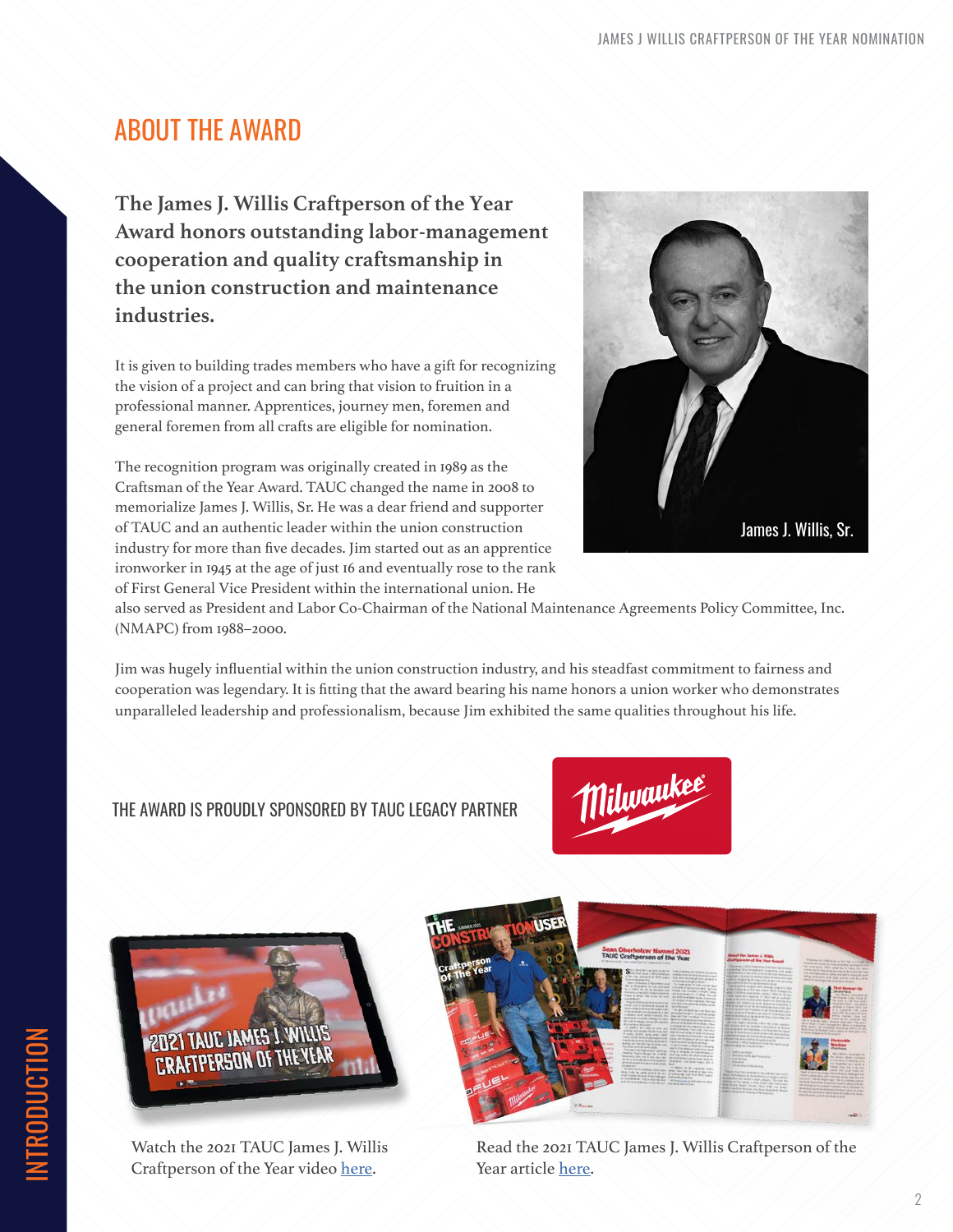## **ELIGIBILITY**

Only apprentices, journeymen, foremen and general foremen who have worked for a current TAUC member contractor are eligible for nomination.

Nominations for the award are open to all crafts, on all projects completed in 2021, worked under any type of building trades collective bargaining agreement. Nominees should be building trades members who have a gift for recognizing the vision of a project and can bring that vision — from blueprint to building — to fruition in a professional manner.

# HOW TO APPLY

All current TAUC members may submit nominations for this prestigious award. Winners will receive significant publicity in the association's magazine, *The Construction User*, the association's [website](mailto:www.tauc.org?subject=), in-person at the 2022 TAUC Leadership Conference, and other national construction industry media outlets.

Complete the ENTIRE nomination form and send via hard copy or electronically to:

Alex Kopp, EHS Director TAUC, 1501 Langston Blvd., Suite 202 Arlington, VA 22209 Fax: 703.524.3364 Email: [akopp@tauc.org](mailto:akopp%40tauc.org?subject=James%20J%20Willis%20Craftperson%20of%20the%20Year%20Submission)

Questions can be directed to Mr. Kopp at (703) 524-3336 x123.

## DEADLINE

ALL NOMINATIONS MUST BE SUBMITTED BY FRIDAY, MARCH 4, 2022.

Circumstances permitting, the Award will be presented at the 2022 TAUC Leadership Conference, scheduled for May 17-20 at the The Meritage Resort and Spa in Napa, California. *Contractors must be paid Leadership Conference registrants for the winning Craftperson to be recognized at the awards ceremony.*

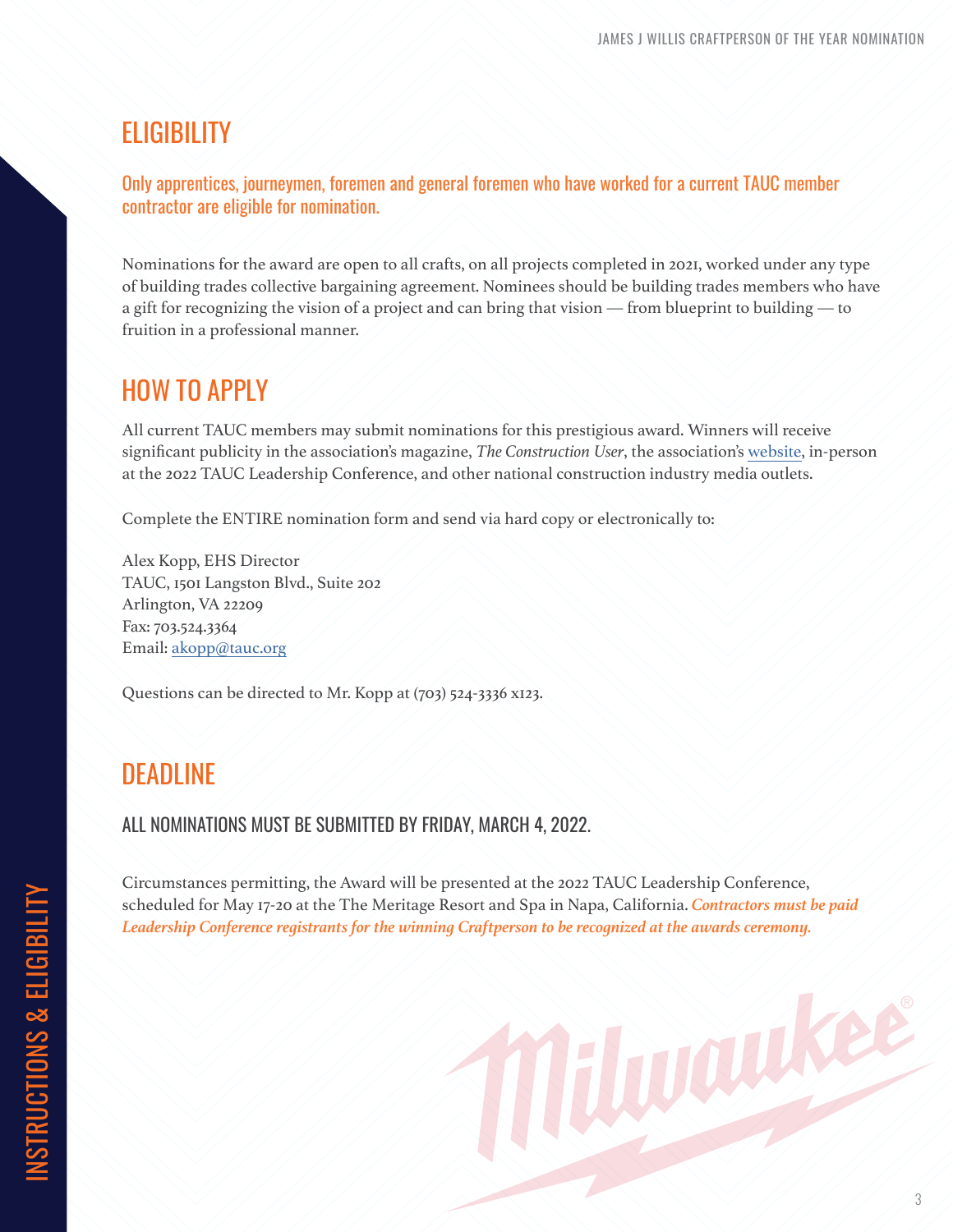# CRAFTPERSON NOMINEE INFO

*\* Note – Nominee must be an employee subject to a collective bargaining agreement as defined under the National Labor Relations Act and considered working personnel. Further, full-time management employees such as superintendents may not be considered for nomination.*

Please attach a high-resolution color photograph of the nominee with the completed nomination form. A "driver's license" style photo is preferred (that is, a photo of the nominee facing forward, smiling, from the mid-chest up).

## STEP 1: NOMINEE CONTACT INFO

| Name of Nominee:    |  | Address:                   |                 |
|---------------------|--|----------------------------|-----------------|
| Craft Affiliation:: |  |                            |                 |
| Local Union No.:    |  | City:                      |                 |
| E-mail:             |  | State:                     | Zip:            |
| Home Phone:         |  | Status (please check one): |                 |
| Cell Phone:         |  | Apprentice                 | Journeyman      |
|                     |  | Foreman                    | General Foreman |

## STEP 2: NOMINEE LOCAL UNION INFO

| Local Union<br><b>Business Manager:</b> | Local<br>Union<br>Address: |      |
|-----------------------------------------|----------------------------|------|
| Craft Affiliation:                      |                            |      |
| Local Union No.:                        | City:                      |      |
| Local Union<br>Phone Number:            | State:                     | Zip: |
| E-mail:                                 |                            |      |

### STEP 3: CONTRACTOR (NOMINATOR) INFO

| TAUC Member Name (Company): |  |  |         |  |      |  |  |
|-----------------------------|--|--|---------|--|------|--|--|
|                             |  |  |         |  |      |  |  |
| Name of Nominator:          |  |  |         |  |      |  |  |
| Title of Nominator:         |  |  |         |  |      |  |  |
|                             |  |  |         |  |      |  |  |
| Nominator                   |  |  | City:   |  |      |  |  |
| Primary Address:            |  |  |         |  |      |  |  |
|                             |  |  | State:  |  | Zip: |  |  |
|                             |  |  |         |  |      |  |  |
| Phone:                      |  |  | E-mail: |  |      |  |  |
|                             |  |  |         |  |      |  |  |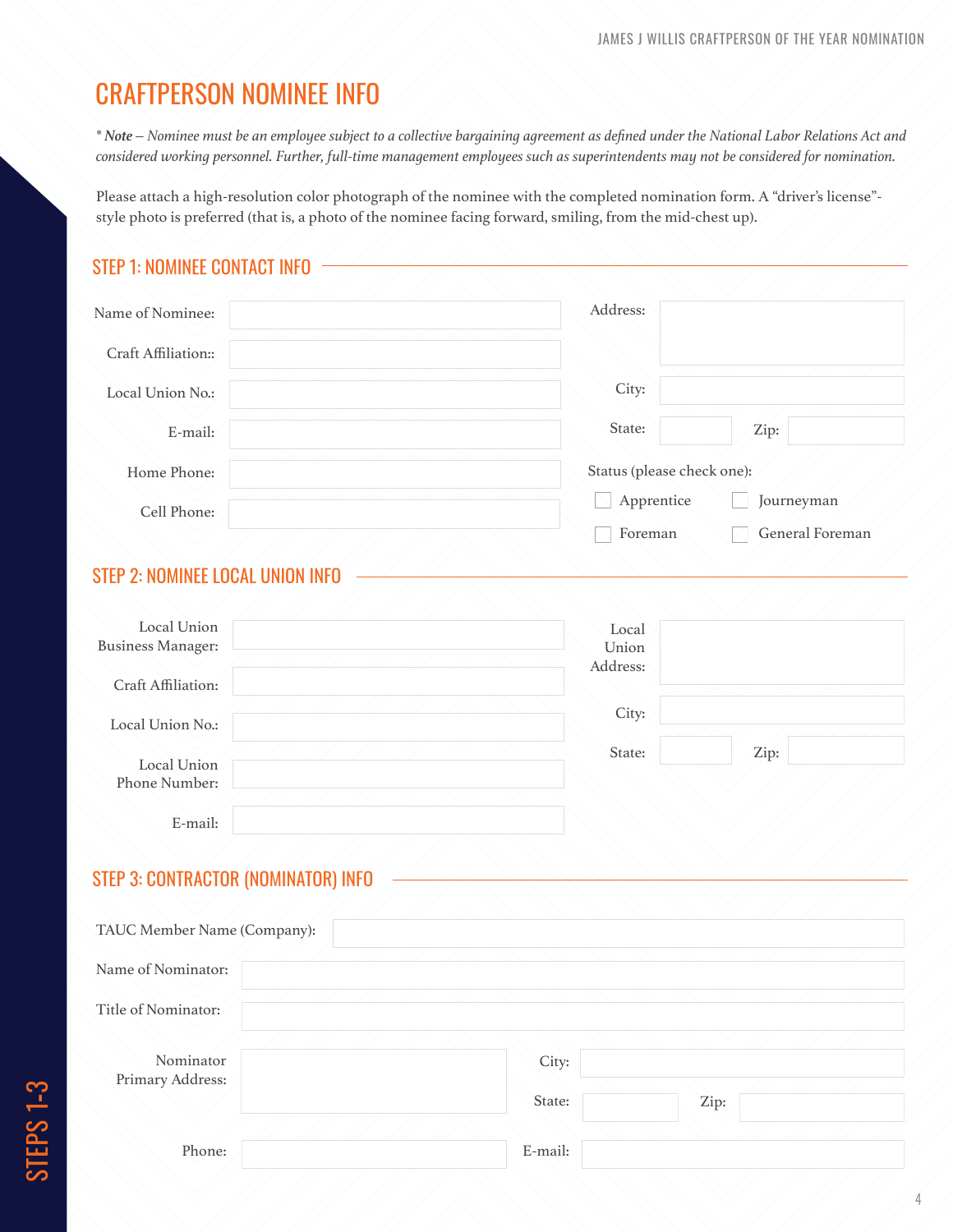#### STEP 4: OWNER/CLIENT INFO

*\* Questions related to this application may be directed to the individual listed below.*

| Owner/Client Company Name:                                                                                                                                              |                       |                                          |
|-------------------------------------------------------------------------------------------------------------------------------------------------------------------------|-----------------------|------------------------------------------|
| Owner/Client Point of Contact:                                                                                                                                          |                       |                                          |
| Title of Nominator:                                                                                                                                                     |                       |                                          |
| Owner/Client<br>Address:                                                                                                                                                | City:<br>State:       | Zip:                                     |
| Phone:                                                                                                                                                                  | E-mail:               |                                          |
| <b>STEP 5: PROJECT INFO</b><br>Project Name:<br>Project Location:                                                                                                       |                       |                                          |
| Total Craft Hours Worked by<br>Your Company on the Project:                                                                                                             |                       | Your Company Project<br>Completion Date: |
| * Note - Project completion date must fall within the calendar year of 2021<br>1. Please provide a general description of your Company's scope of work for the project: |                       |                                          |
| 2. Was the job finished on time and within budget?<br>If no, please explain:                                                                                            | N <sub>o</sub><br>Yes |                                          |
| 3. Was your Company the general/prime contractor?                                                                                                                       | Yes<br>N <sub>o</sub> |                                          |
| 4. Was your Company a subcontractor on the job?                                                                                                                         | Yes<br>No             |                                          |
| 5. What was Your Company's Total Days Away from Work Cases on this Project?                                                                                             |                       |                                          |

*\* Use the sum of column H on the OSHA 300 Log Supplement*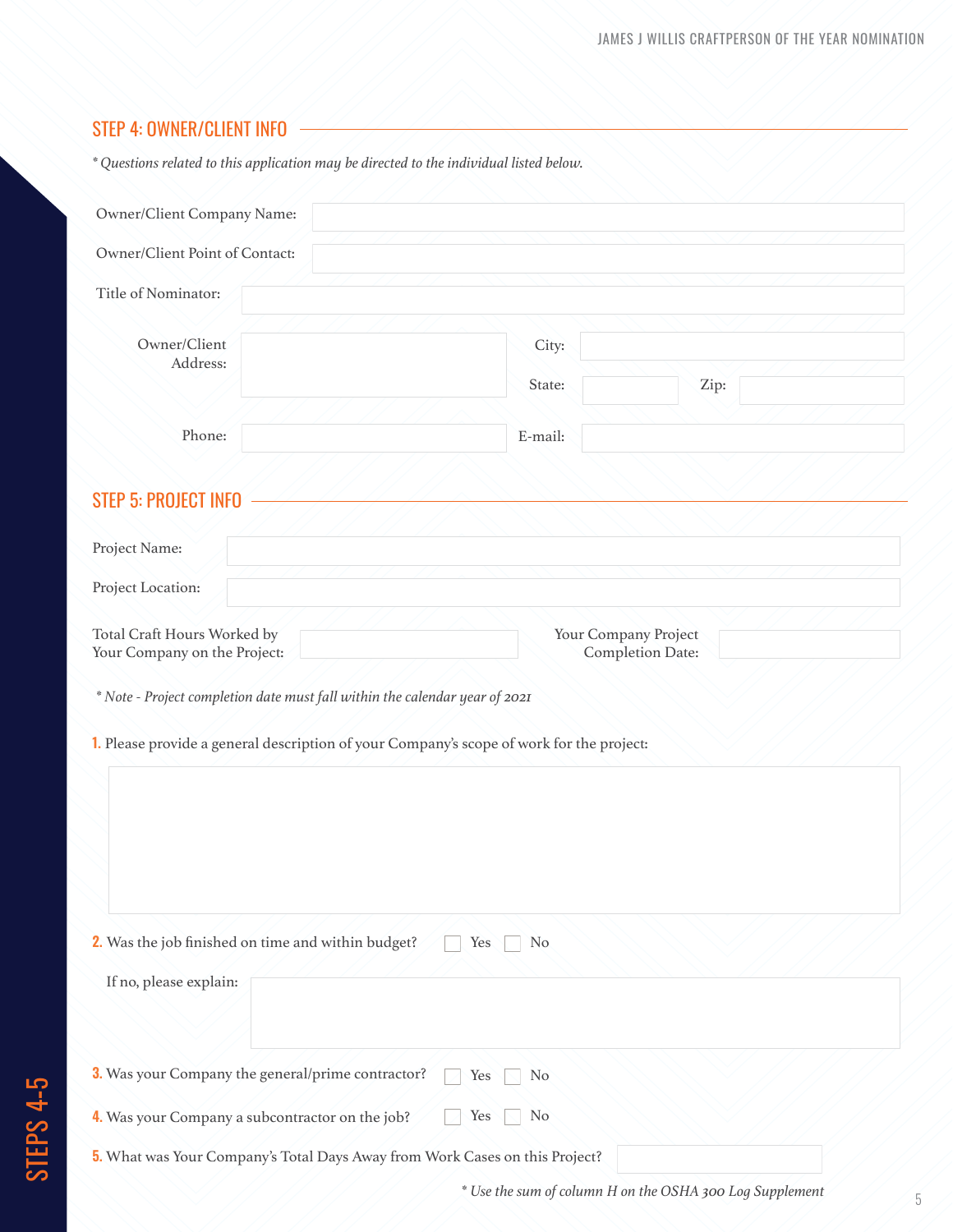| If yes, please explain:                                                                                                                                                                                                                                                                                                                                                                                                                                 |
|---------------------------------------------------------------------------------------------------------------------------------------------------------------------------------------------------------------------------------------------------------------------------------------------------------------------------------------------------------------------------------------------------------------------------------------------------------|
| 7. Did the project receive any special recognition by the owner/client, a government agency, or the local or national media?<br>Yes<br>N <sub>o</sub>                                                                                                                                                                                                                                                                                                   |
| If yes, please include copies of the press release, articles, awards, etc.                                                                                                                                                                                                                                                                                                                                                                              |
| In addition, Please include as many high resolution photos* of the project as possible, or email them to<br>akopp@tauc.org, with the subject line: "James J Willis - Craftperson of the Year Award." If possible, send photos that<br>illustrate the achievement(s) for which the employee is being nominated, including photos of the individual employee.<br>* TAUC reserves the right to retain and use all photos submitted for publicity purposes. |
| 8. Why is this individual being nominated?                                                                                                                                                                                                                                                                                                                                                                                                              |
| Please explain why the individual is being nominated for this award. This explanation should touch on the following five<br>criteria listed below:                                                                                                                                                                                                                                                                                                      |
| I. Schedule & Budget - e.g. providing outstanding supervision on a particular project which contributed to completion<br>ahead of schedule and under budget.                                                                                                                                                                                                                                                                                            |
| II. Productivity $-e.g.$ providing a proposal which was implemented and resulted in a significant increase in productivity on<br>a particular project.                                                                                                                                                                                                                                                                                                  |
| III. Cost – e.g. providing a proposal which was implemented and resulted in a significant cost savings on a particular project.                                                                                                                                                                                                                                                                                                                         |
| IV. Quality $-e.g.$ providing outstanding craftsmanship or workmanship on a particular project.                                                                                                                                                                                                                                                                                                                                                         |
| V. Safety & Health - e.g. proposing to address unique safety or health issues which resulted in a significant reduction in<br>accidents and injuries.                                                                                                                                                                                                                                                                                                   |
|                                                                                                                                                                                                                                                                                                                                                                                                                                                         |
|                                                                                                                                                                                                                                                                                                                                                                                                                                                         |
|                                                                                                                                                                                                                                                                                                                                                                                                                                                         |
|                                                                                                                                                                                                                                                                                                                                                                                                                                                         |
|                                                                                                                                                                                                                                                                                                                                                                                                                                                         |
| <b>STEP 6: NOMINATOR CERTIFICATION</b>                                                                                                                                                                                                                                                                                                                                                                                                                  |

Signature:

STEPS 5**–**6

Date: